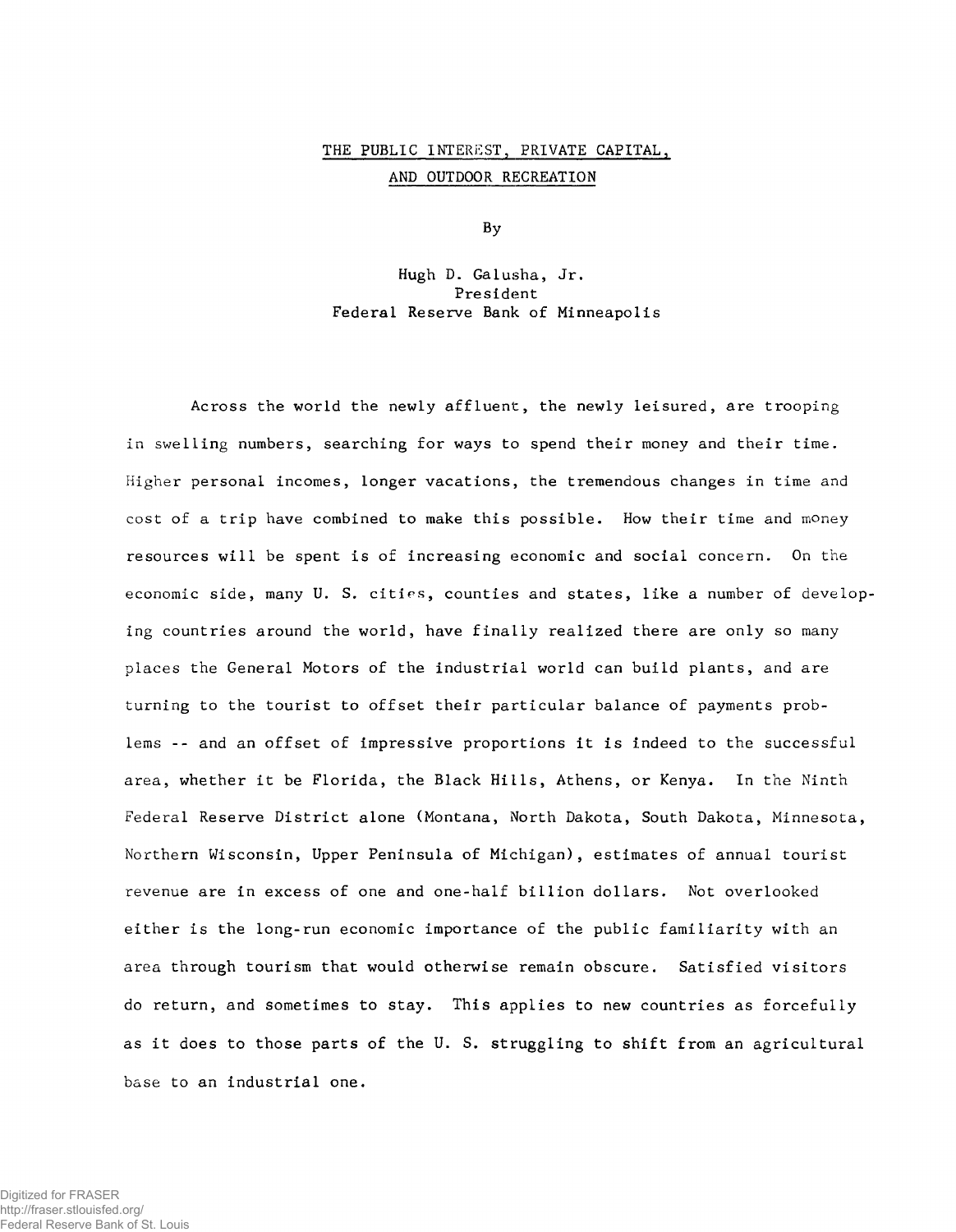Accompanying these economic concerns is an equally compelling social one by governments, public agencies, and churches. Generally accepted now is the proposition that exposure to his own national culture, let alone different cultures, increases in some degree the quality of life for even the most insensitive of tourists by an osmotic process he cannot shut off. The enhancement of this quality is the concern of the church -- and, in a larger sense, it is inseparable from the desire of churches everywhere to play an active role in the enrichment of man's leisure time. For example, from the beginning years ago of the originally one-man section of the National Council of Churches, the "Student Ministry in National Parks," came last year's multi-faceted "Task Force on Religion and Leisure" of the Council. In April of this year a World Conference on "The Spiritual Values of Tourism" was convened in Rome, jointly sponsored by the Vatican and the Italian Government. If these two meetings accomplished less than the more impatient churchmen and laymen might have wished, the sessions at least were seminal sources of enthusiasm and concern for a more active involvement of the church in the tourism field. (If this article wobbles back and forth between "tourists," "visitors," "outdoor recreation," and "tourism," it reflects no more than the lack of agreement among the public and private agencies involved. The lexicon of the industry is as confused as the policies.)

Our governments have a social concern because it takes a sense of identification with a geographic area to make it a viable political entity. Price of tradition and an awareness of a common heritage instilled with museums, parks, and related cultural activities can be remarkable homogenizers. Our preoccupation with national parks, historic sites, local pageants, has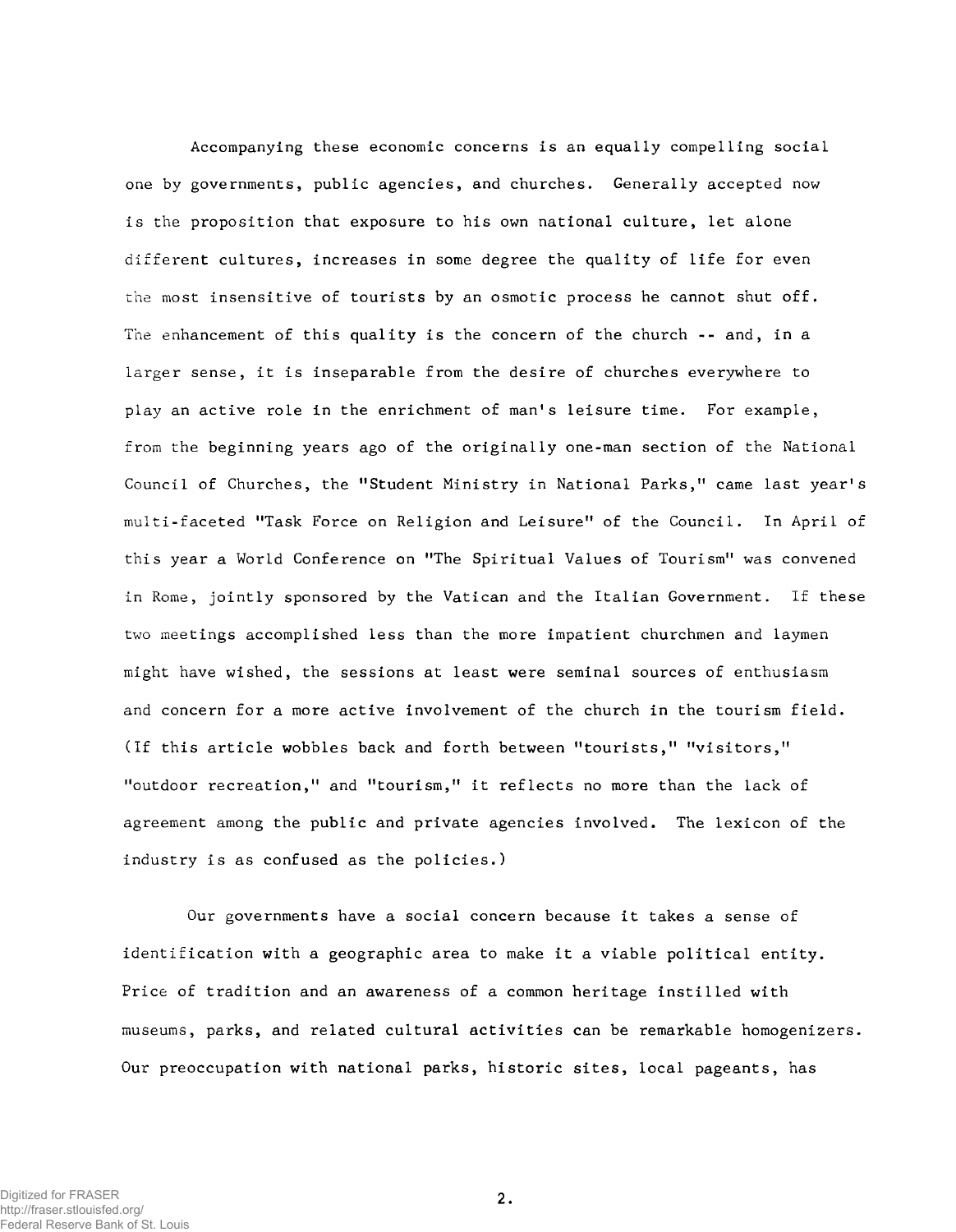contributed significantly to our pride of country. And our success is not unique. Witness the extraordinary melding of Mayan, Spanish, and postrevolution traditions in Mexico, and its political success, in one of the most advanced - and successful - park and museum programs in the world.

While recognition has come slowly, of immediate political importance is the escape value recreational areas can provide, if they are relatively close and accessible to the enormous concentrations of population in and around megalopolis. For in these great city complexes, people live in increasing congestion and discomfort, which is bad in itself, albeit an inevitability, given the limited economic resources and rate of in-migration.

National awareness in our time of the importance of outdoor recreation dates from the publication in 1962 of the reports of the Outdoor Recreation Resources Review Commission, which sharpened the focus and gave a sense of urgency to the subject. Not overlooked in these reports was the role of private capital, which was the subject of Study Report 12, "Paying for Recreation Facilities." With this report came respectability to an industry that traditionally had been an illegitimate poor relation in our economy. Private capital usually has some role to play, whether the concern of the agency involved is economic or social. Or at least its potential role is a matter of increasing public inquiry -- and this is true whether the area is one within the U. S. or overseas. Until the ORRRC studies came along, though, the inquiries were usually parochial ones within a particular agency. And there are no less than twenty-six federal agencies involved in some degree with outdoor recreation.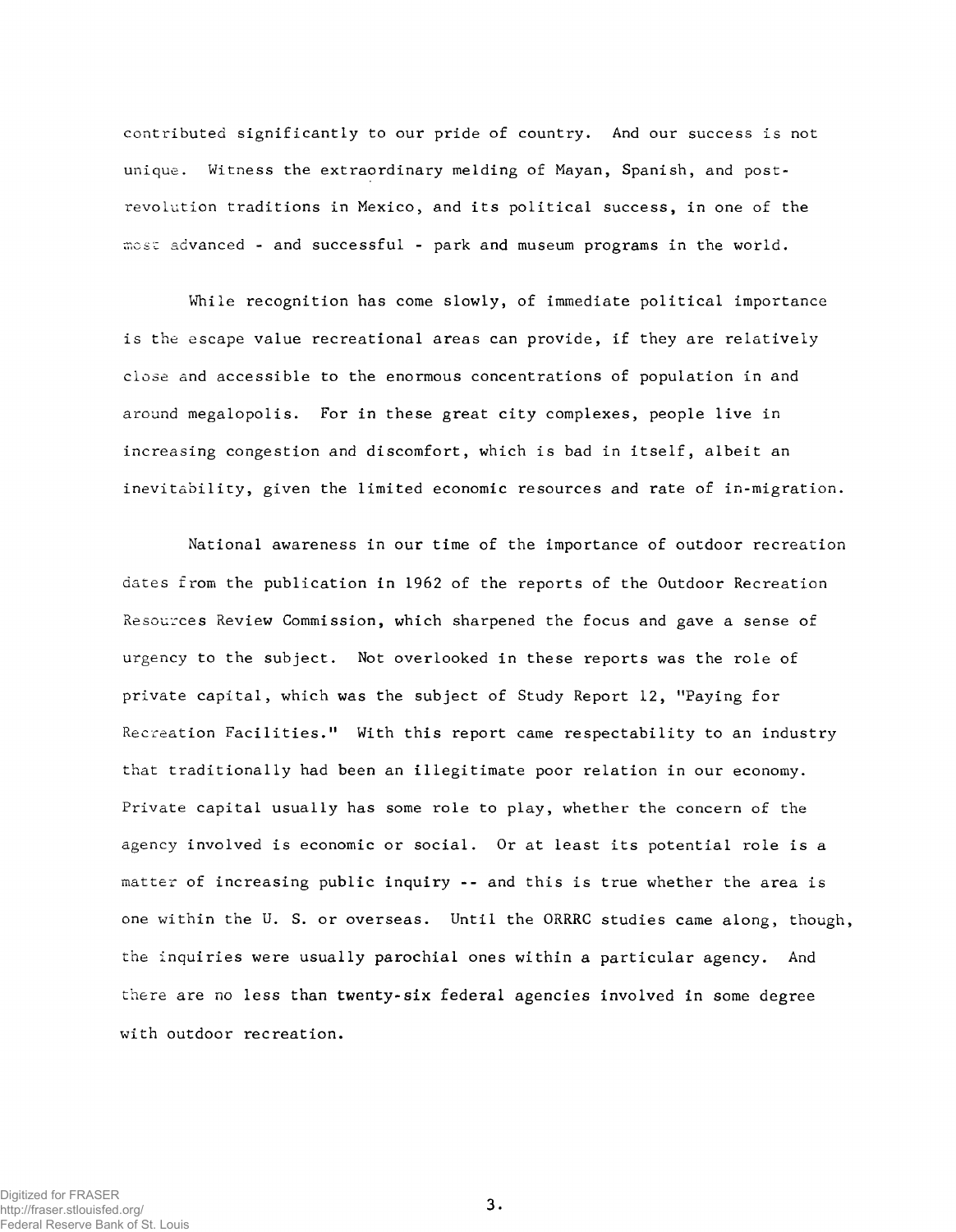The inquiries are not directed solely to encouraging private capital to public lands, for much of the more desirable land areas are in private hands. In our own country, for all the tremendous acreages owned by federal and state governments, the matching of public land and population centers is usually in inverse proportions. Those who believe in the social necessity of green areas reasonably accessible for frequent use by the residents of megalopolis are starting much too late to capture public lands for the already existing high density population centers. Much of the development has to be on private land, because too often there are no alternatives. These are round figures only, but out of the 1904 million acres comprising the continental U.S., 1376 million acres are in private hands, 186 million acres in national forests and grasslands, and the balance of 342 million acres is in national parks, wildlife refuges, Bureau of Land Management lands, state and county parks, and other public ownership.

An unexpected assist, though, is coming from the USDA and its Congressionally inspired concern for the economic and social problems of rural America. Changes in the structure of American agriculture, which hardly need recital, are causing small landowners to look for other land uses. And Congress is becoming aware that outdoor recreation facilities may help solve some of their problems.

To those unfamiliar with the enormous range of the activities of the USDA, the involvement of the agency in outdoor recreation as an end in itself may come as a shock. But it is an appropriate one for a land use agency. "Recreation is a product of rural lands and waters, of forests and fields, just as are crops or livestock. If these private and public resources are to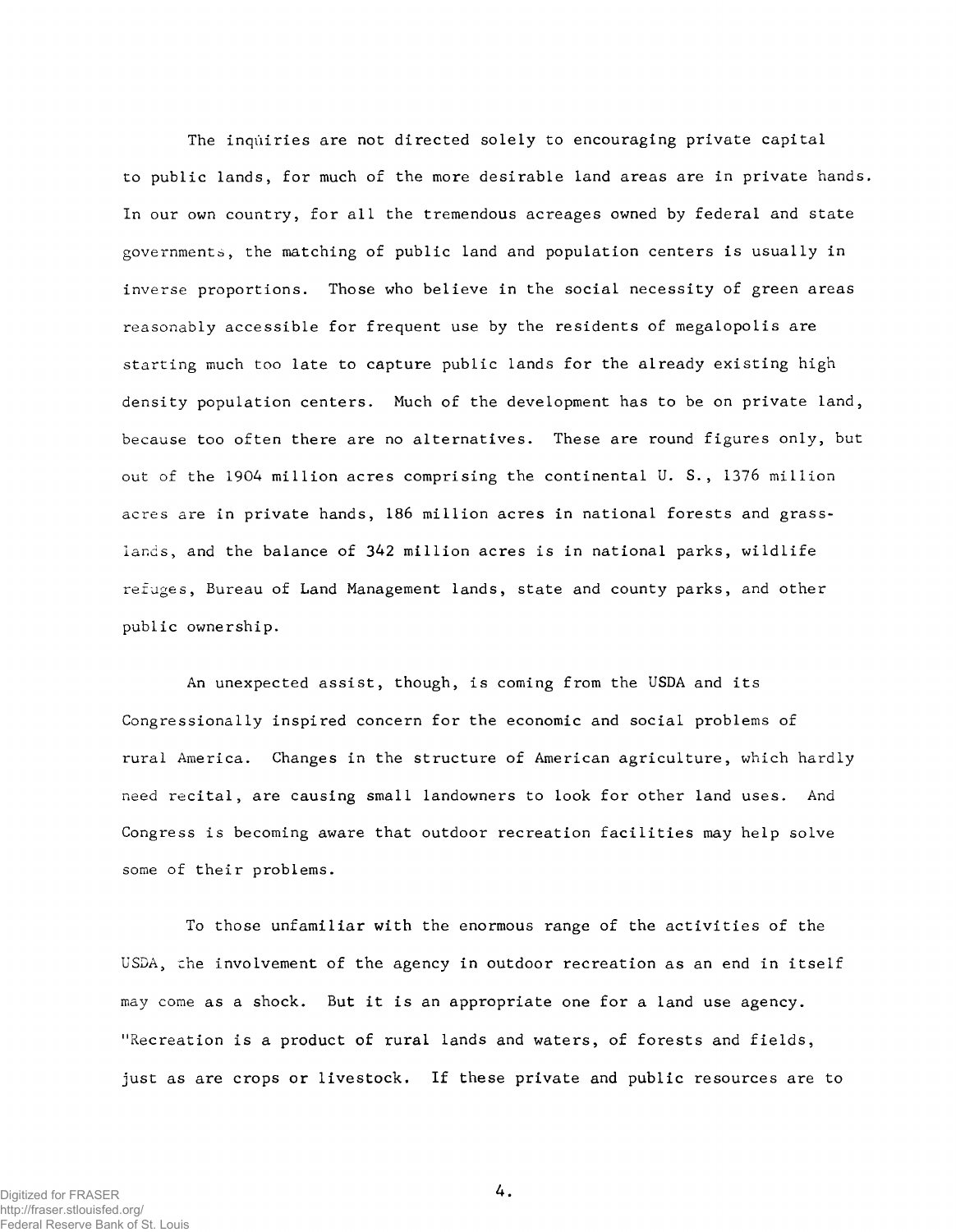be used in ways that will supply America's needs for outdoor recreation, the USDA must give increased attention and effort toward expanding outdoor recreation as a major program." ("The USDA's Role in Outdoor Recreation --A Review of Research Needs.")

In several of the food and agriculture acts of recent years, Congress has referred in various ways to the importance of "developing and protecting recreation facilities." For the most part, the approach has been to open new channels of financing for the private entrepreneur. The Farmers Home Administration, the Small Business Administration, the Office of Economic Opportunity, and the Economic Development Administration all have credit programs designed for some part of the outdoor recreation industry. (For a longer run-down of available financing channels, a look at "Developing and Financing Private Outdoor Recreation in the Upper Midwest" might be useful. Published by the Upper Midwest Research and Development Council, Minneapolis, Minnesota 55406.) These efforts to assist in the financing of outdoor recreation facilities on private lands are hardly more than started. A number of bills will be before both houses this year to help the private landowner finance an outdoor recreation facility. On April 27, 1967, Senator Gaylord Nelson (Wisconsin) in introducing his proposal to amend the Consolidated Farmers Home Administration Act for this purpose, said: "The lack of adequate financing for recreational enterprises is the most serious blocking realization of the economic development potentials of many rural areas, and of helping to meet the sky-rocketing need of urban residents for more adequate and more satisfactory outdoor recreation facilities."

The proposed legislation, either in Congress or talked about, generally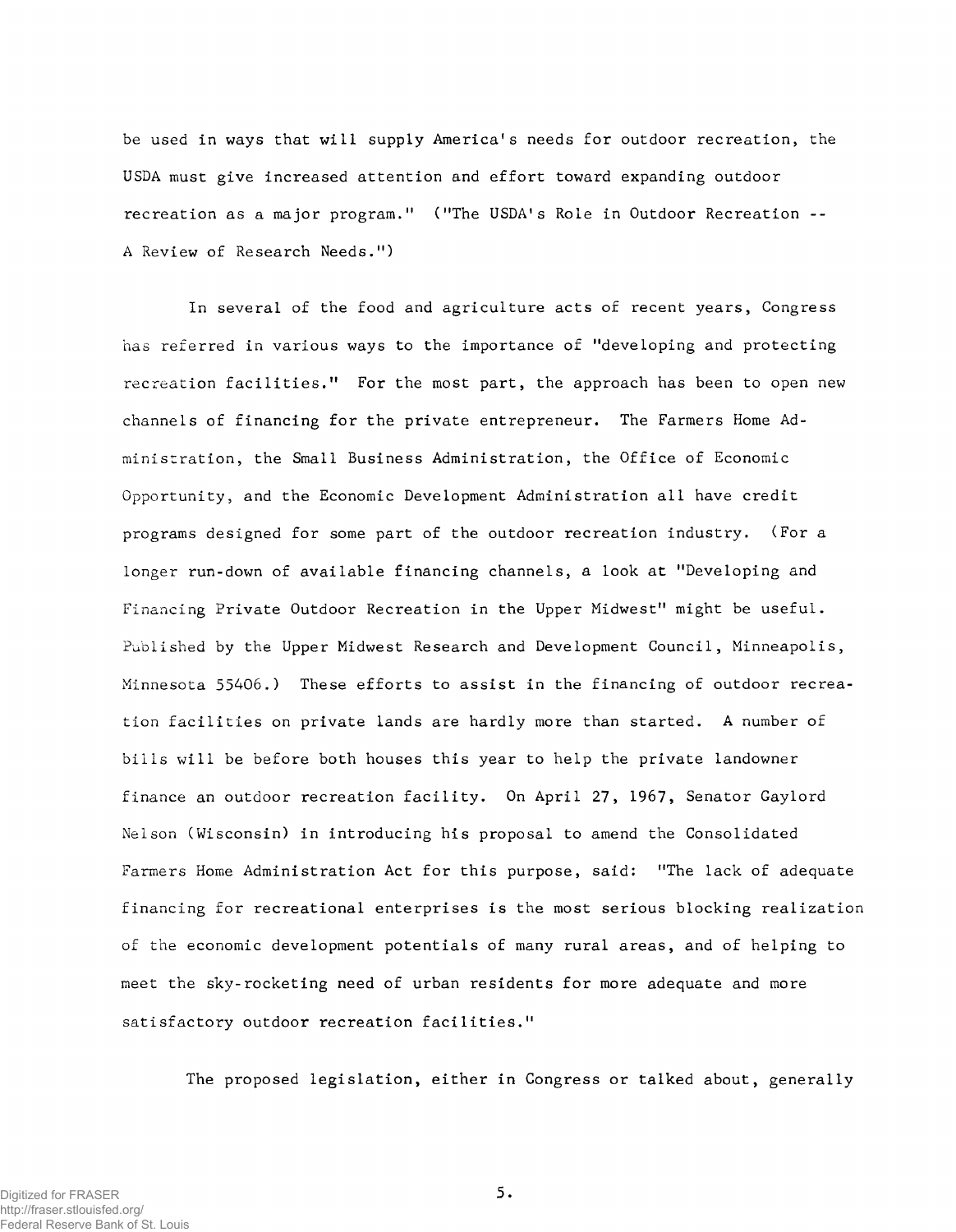has an announced economic objective of which the statement of purpose of HR 9067, introduced by Congressman Wright Patman, is illustrative -- "to more fully and effectively use the human and natural resources of rural America." Implicit, though, is the broad social concern of the U. S. government with the development of outdoor recreation resources for an urban nation. "The concentration of people in urban centers is resulting in acute national problems of overcrowding. The countryside can contribute to the alleviation of these national problems. Among other required actions a vigorous program of outdoor recreation development on rural lands is called for." (U. S. Secretary of Agriculture Orville L. Freeman, April 27, 1967.)

Both direct loans and participation loans are being considered. To encourage the provider of equity capital, and to furnish an additional assist to the entrepreneur who has to borrow money, an increased investment credit, and a rapid amortization program are also being talked about.

What success these proposals presently under discussion will have in the existing legislative climate is certainly speculative. But there can be little doubt of the increasing pressure for some type of program, and the eventual passage of a measure expanding assistance to the private owner in financing outdoor recreation facilities. The yearning for new industrial payrolls still moves many state and local chambers of commerce. But there are signs the tourist is beginning to be recognized as a boost to local economies -- a boost happily free of many of the accompanying pressures -on utility and school systems, to mention just two -- and a lot easier to cultivate.

Unanswered so far are the human ecological problems changing land use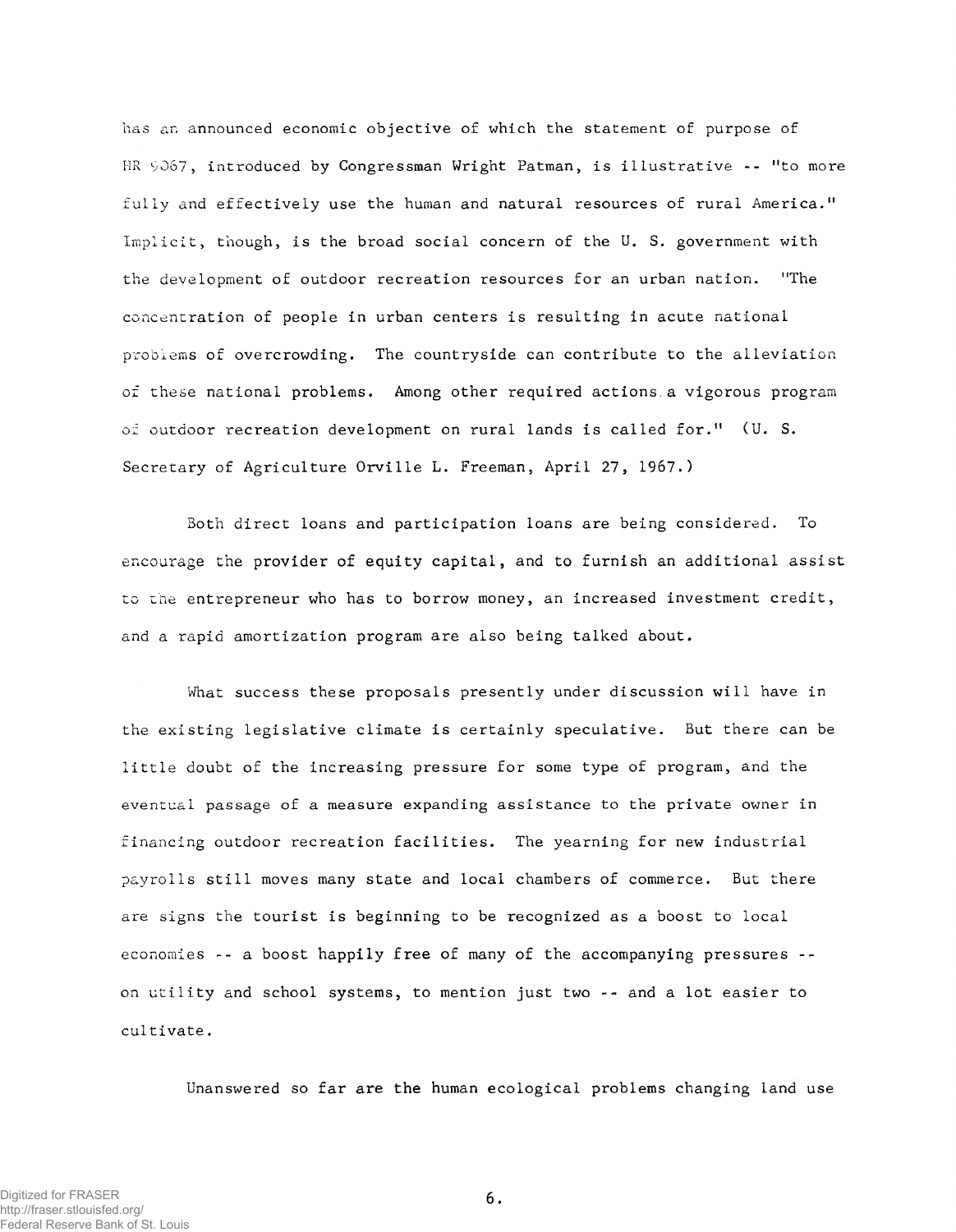can create. The relationship of our recreational land use to another; the preservation of ''recreation and aesthetic values including historical and archaeological values"; building and operating quality codes (non-existent or obsolete in many rural counties); impact on the biological environment; patterns for coordination of recreation development on a multi-county or even regional basis; provision for public utility services from garbage to electricity -- the list is horrendous. Many of these will require modification in local or state infra-structures, and will hardly come easily. For remember, we are dealing with private land holdings.

With a long and distinguished record of assistance to the private sector through the research facilities of land grant colleges, and the county agent information system, the USDA is probably the logical agency to start this exploration of the collateral problems of recreation developments on private land, of which the financing of private facilities is only one facet -an exceedingly important one, but only a part of the total solution. In fact, it can be argued that to provide easier public financing for new facilities before patterns of solution have been developed for the other problems, might result in massive headaches for the next generation confronted with a whole series of rural recreation slums.

And how about private capital on public lands? Here the issue is not quite as squarely joined. Many of these areas, because of their location, have less population pressure and only limited possibilities of intensive day use. Further, they frequently have special scenic or historical values, each with its own band of passionate and articulate supporters who see any private - or public, for that matter - investment in facilities as an intrusion on the basic values of the area. These groups, sometimes lumped disrespectfully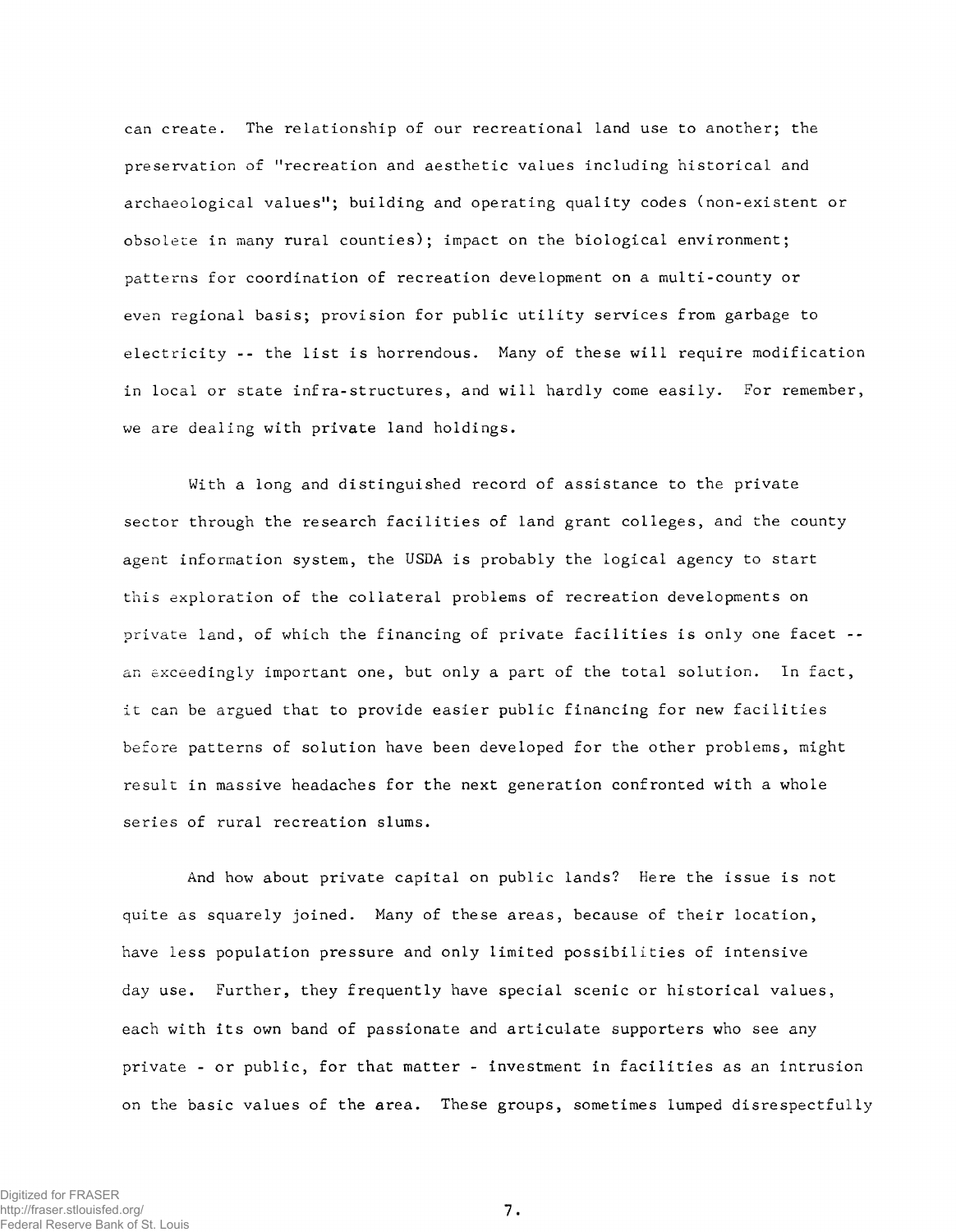together by their critics as those "birds and bees people," have been the bulwark of American conservation, and the terror of the legislator bent on economic development at any price. What few excesses they may have committed, when viewed particularly from the point of anguish of a frustrated local economic development group, are way offset by the preservation of the national public interest. But sometimes the dialog among the various groups does become what Laurens Vander Post refers to as the dialog of the deaf.

To narrow this inquiry, let us assume the decision has been made that certain basic support services on the public land will enhance the tourist's enjoyment of the area. Food and housing facilities, camping supplies, and automobile services are relatively noncontroversial, per se, if any services at all are to be provided. Curios and souvenirs may be regarded of lower priority by some, as are such area-related specialized recreational services as boots, saddle horses, funiculars, and ski tows. But let us assume that by some presently non-existent yardstick, some of these services may also be required. "Non-existent" is used advisedly. Appropriateness of these services is an ad hoc decision based on geographic location, regional desires and tastes, overall financial requirements of the operators -- even occasionally criteria of optimum land use.

If the public interest is involved, why such a fuss about private capital? Why not have direct investment and operation by public agencies? To some who have been exasperated by the frequent points of abrasion almost always present when public interest and the entrepreneur get tangled up together, this may at times seem a solution. And a final solution it may be for some areas. But certainly not where private lands are involved and either the owner does not wish to sell or condemnation is not possible. Even on public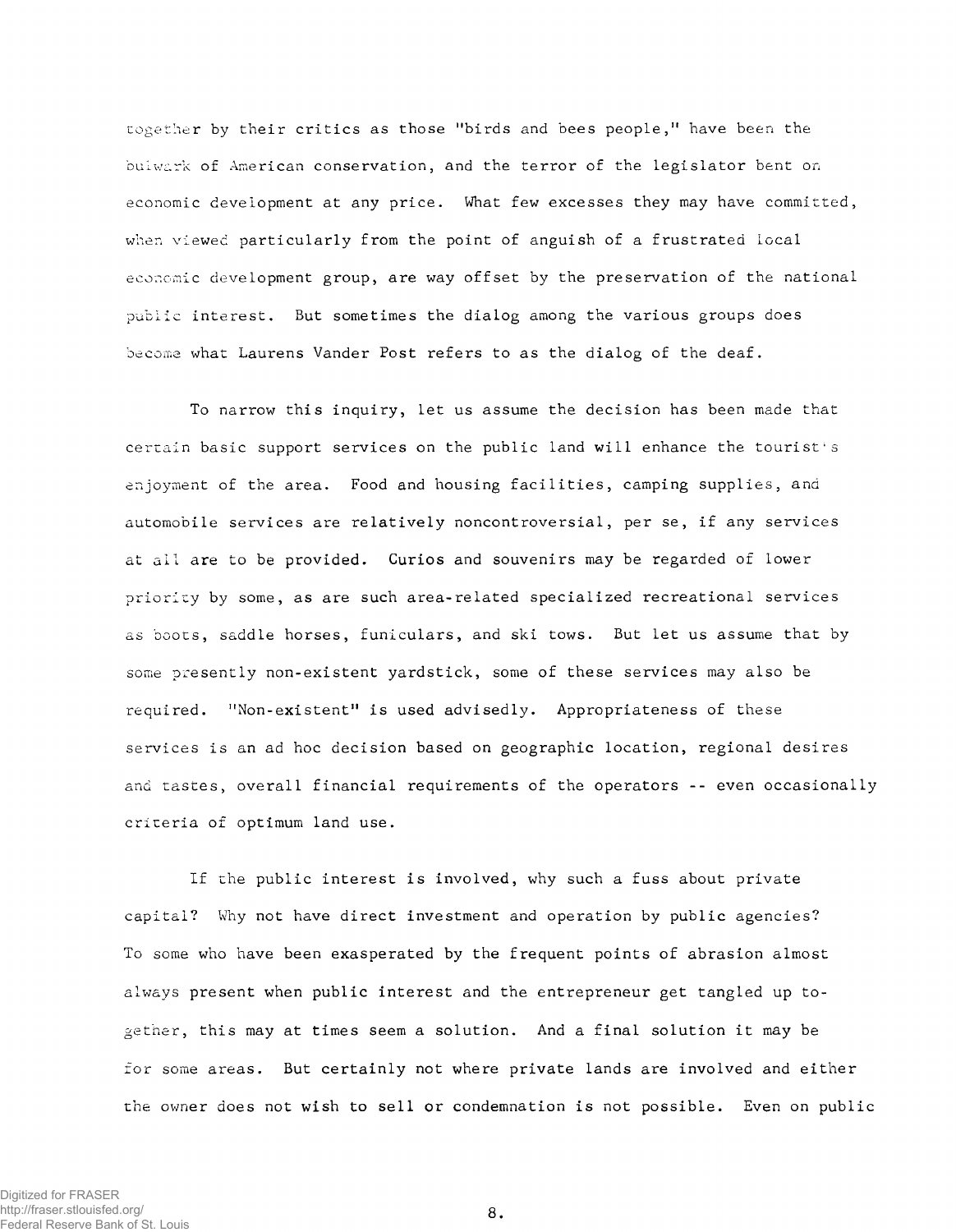lands there is a general feeling that private investment and operation is preferable. The Bureau of the Budget has stated: "The types of facilities and services involved are typically provided by private enterprise in our economy, and it would be contrary to general Federal policy to have the Federal Government directly engage in such operations when private enterprise is willing to do so on reasonable terms." ("Study of Concessions on Federal Lands Available for Public Recreation," p. 30. Underlining supplied in the original text.)

Four reasons are advanced by the Bureau for private operations:

"(1) The Government has been relieved of the need to appropriate at least \$260 to \$290 million of Federal funds for equivalent facilities and it may be relieved of the need to provide funds for the estimated \$350 million worth of similar facilities which it is estimated will be required in the next ten years; (2) the Government receives payments from concessioners in the form of income taxes each year;  $(3)$  the Government receives approximately  $$2,400,000$  each year in fees and payments from concessioners as a result of contract arrangements; and (4) the Government is relieved of an enormous responsibility for operations suitable for private enterprise."

Statutory authority for private operation is to be found in the acts affecting various agencies. Given the preference, why all the fuss? First off, the size of the future investment required to meet public demands for just four of the federal agencies involved - and there are others - is estimated at nearly \$400,000,000, or about \$150,000,000 more than the present value of the private investment administered by these same agencies. To this would have to be added probably a multiple to pick up requirements of state agencies and the proposed program envisioned by the Department of Agriculture for assistance on private rural lands. These are huge numbers, and would merit a close look for that reason alone.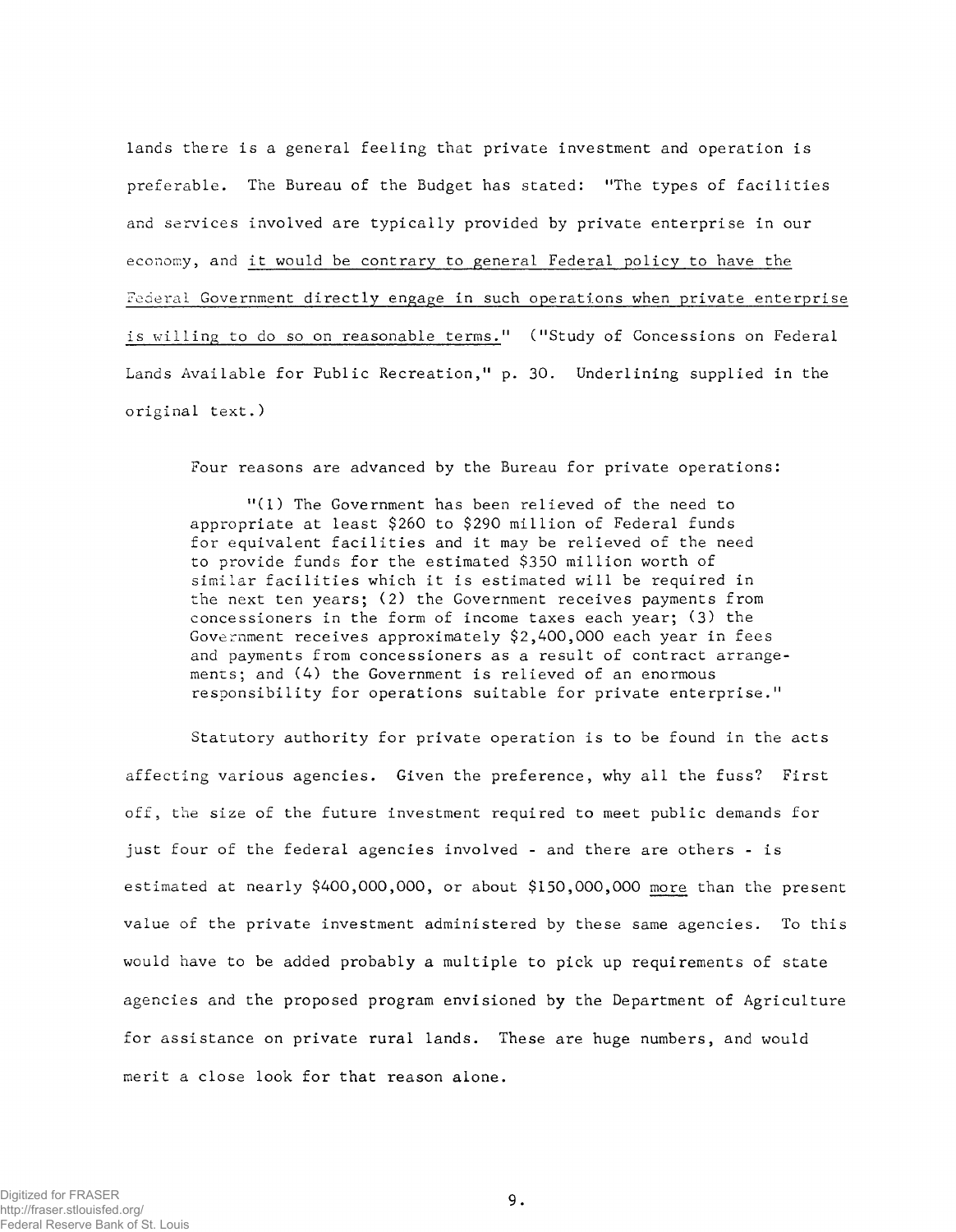Still, if the opportunity is all that great, why not let normal market forces supply the funds? Well, it isn't all that great. The history of the outdoor recreation entrepreneur has not been that good. Perhaps the best numbers are those compiled by the National Park Service from its concessioners' operations, for this is not an industry with a statistical base generally. Seventy percent of the concessions reporting to federal agencies had less than \$50,000 in total assets -- and with a minimum investment per motel room of  $$5,000$  generally used as a rule of thumb, this isn't much of a platform to start from. Admittedly, some of these do not involve rooming facilities, but other tourist services are now in scale, whether they be stools in a coffee shop, or a ski tow. Twenty percent of the NPS concessioners lost money in  $1964$ , which was an excellent domestic travel year, with averages for the group of about  $4.4\%$  earned on sales, and about  $2\%$  on present value.

This does not mean there are no successful operators, but these are in areas with high levels of visitation where size and experience have enabled a few to build a capital base, and more importantly, management teams of proven quality. With these prime ingredients, they have been able to tap regional or national capital markets for their requirements.

In the main, though, the average venturer into outdoor recreation has little going for him. In most parts of the U.S., the capital resources available to him are not only meagre, but he has to combat an industry history that generally has prejudiced the local bank against it. As Senator Nelson said, "Most recreational industry potentials are located in rural areas, where banks are usually small and other sources of credit non-existent." With a poor history, the statutory limitations on loan limits and real estate, and other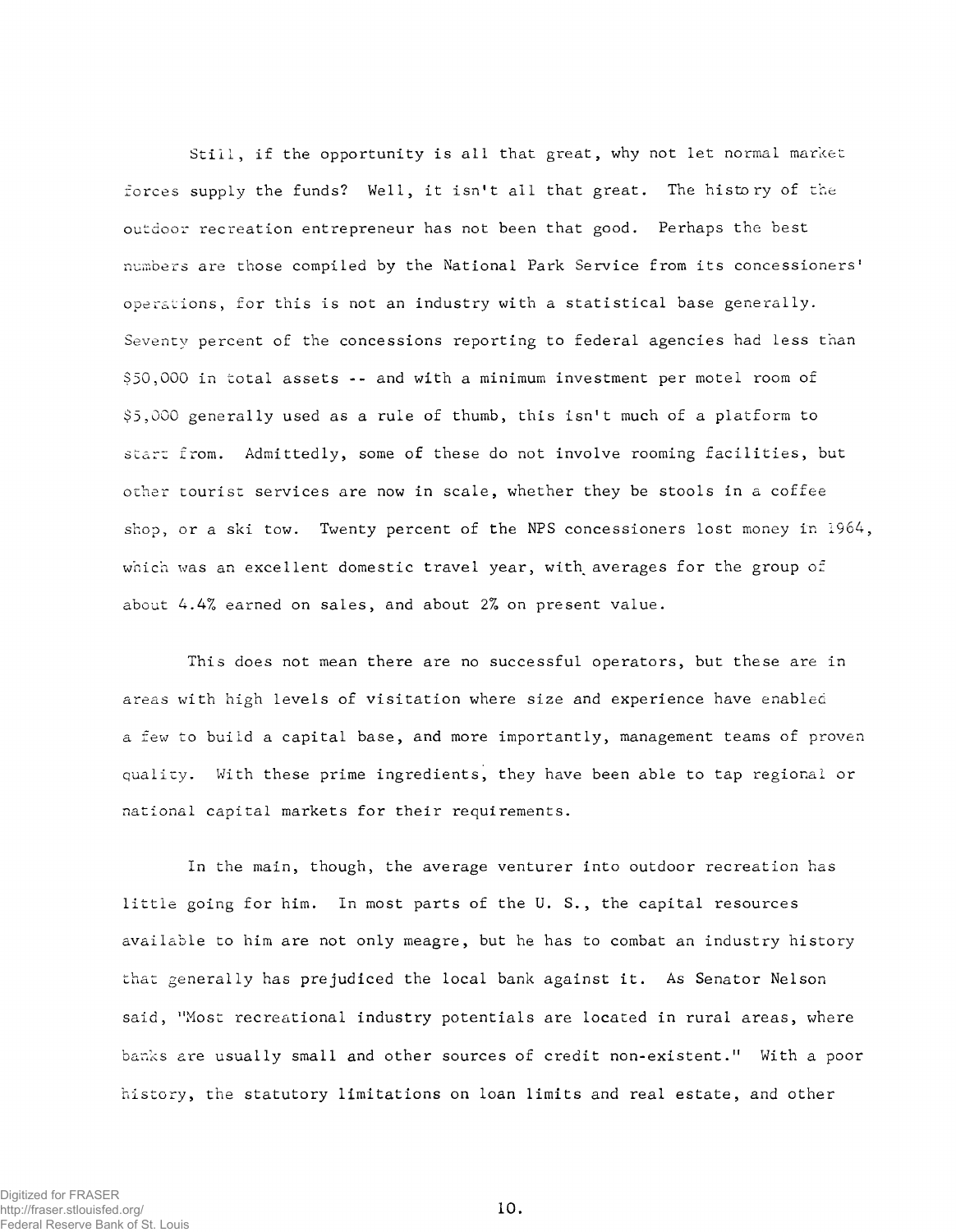more profitable and conventional places to put his depositors' money, the banker is hardly to be blamed.

"Conventional" is a key word. The would-be concessioner on public land has an almost impossible financing problem, because of the unwillingness of most investors or institutional lenders to expose themselves to the unfamiliar and often nominally repugnant provisions in most land use contracts.

Then, too, the concessioner must be knowledgeable about the business. There is a critical shortage of entrepreneural talent in the whole outdoor recreation industry. Enthusiasm and lack of alternative land uses are never substitutes for feasibility studies and financial analyses which demonstrate a reasonable possibility of investment return and repayment capacity.

The function of private investment is to make a profit, for this is the fuel of the engine. An accepted truism in most contexts, but when private investment and public lands or credit get mixed up together in outdoor recreation, the questions of how much, how soon, and from what services, can become sticky indeed. Even if the objective is solely economic development of a depressed rural area, success of the entrepreneur cannot be separated from the success of the whole program. This success can expose public administrators and entrepreneurs alike to charges of give-aways and discrimination.

But it is in the area of private development on public land that the dialectics become most heated. The search for a viable policy within which concessioners can construct and operate visitor services in federal areas involves a continuous process of reconciliation of objectives that, at times, seem quite incompatible. These objectives are polarized around two basic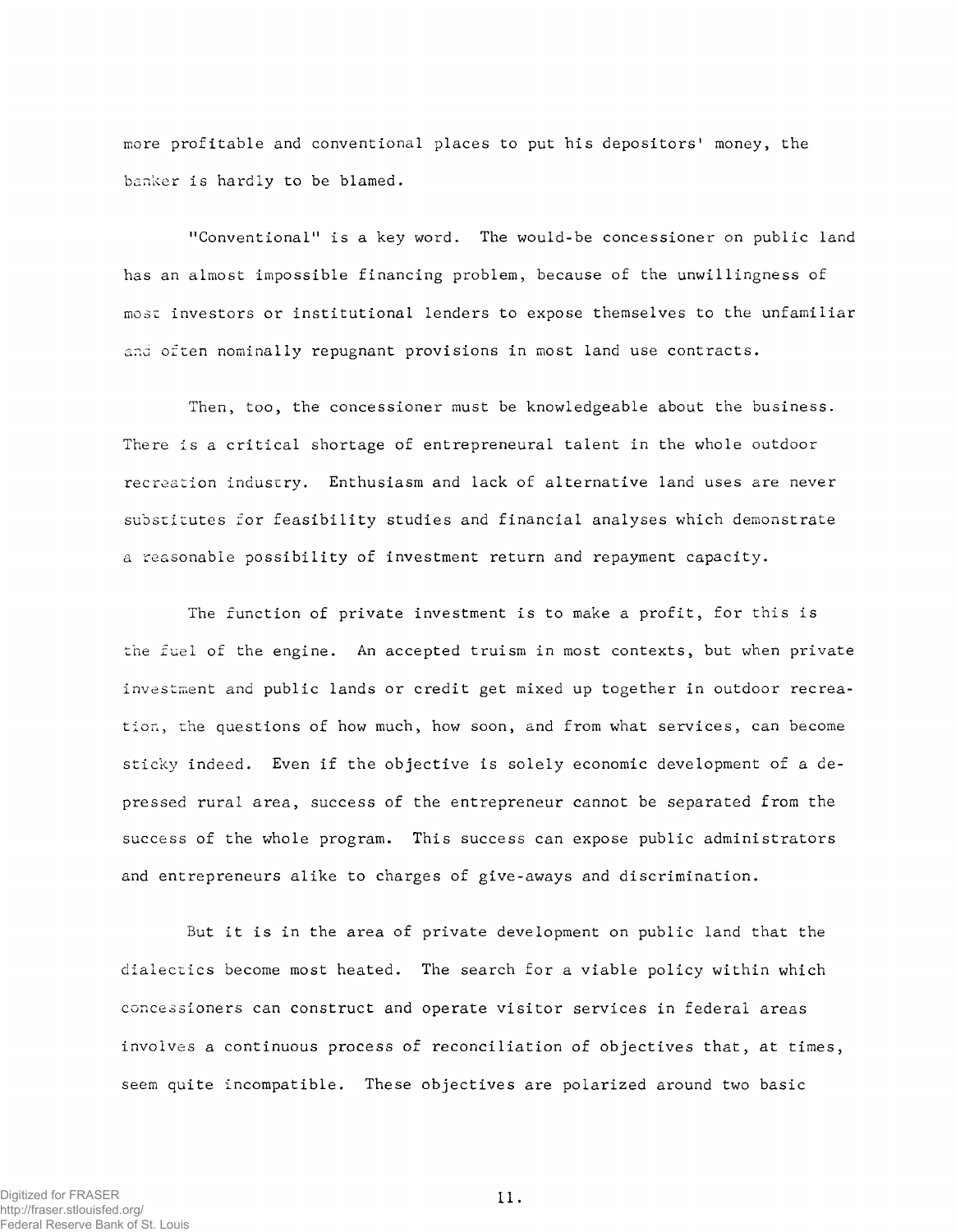motivations. One is the concessioner's desire for a return on his investment; a return at least as attractive as that he can reasonably expect from the alternative places to put his money. The other is the public administrator's desire to meet broad social targets, either directly related to the special historical or scenic factors of the specific area as part of the national culture, or as part of an economic development design for the area.

A few examples of how these operate will illustrate the point.

(a) Location -- The concessioner wants his facility as close to the visitor attraction as possible, arguing that ease and convenience of use are public requirements. The public administrator prefers to have it wholly subordinate to the objective of the visitation  $- - i.e.,$  the scenic wonder or the historic site -- arguing that no matter how tastefully executed, the tourist facility is an intrusive influence.

(b) Scope of investment -- The concessioner, usually faced with substantially higher construction costs because of the special environmental conditions where these areas are located, places a low order of priority on non-revenue space or purely aesthetic objectives. Confronted with the broad social requirements of interpretation of the area, good taste, and a conflicting array of building codes, the public administrator sometimes starts from a point of no return -- in either the negotiation or investment sense. Just one of these -- good taste -- is a subject when applied to facilities in public areas can produce the heat and predictability of eruption of Old Faithful Geyser.

(c) Rate structure -- Operating cost structures, the desire to maximize profits, the construction cost/revenue rate ratio, are at frequent odds with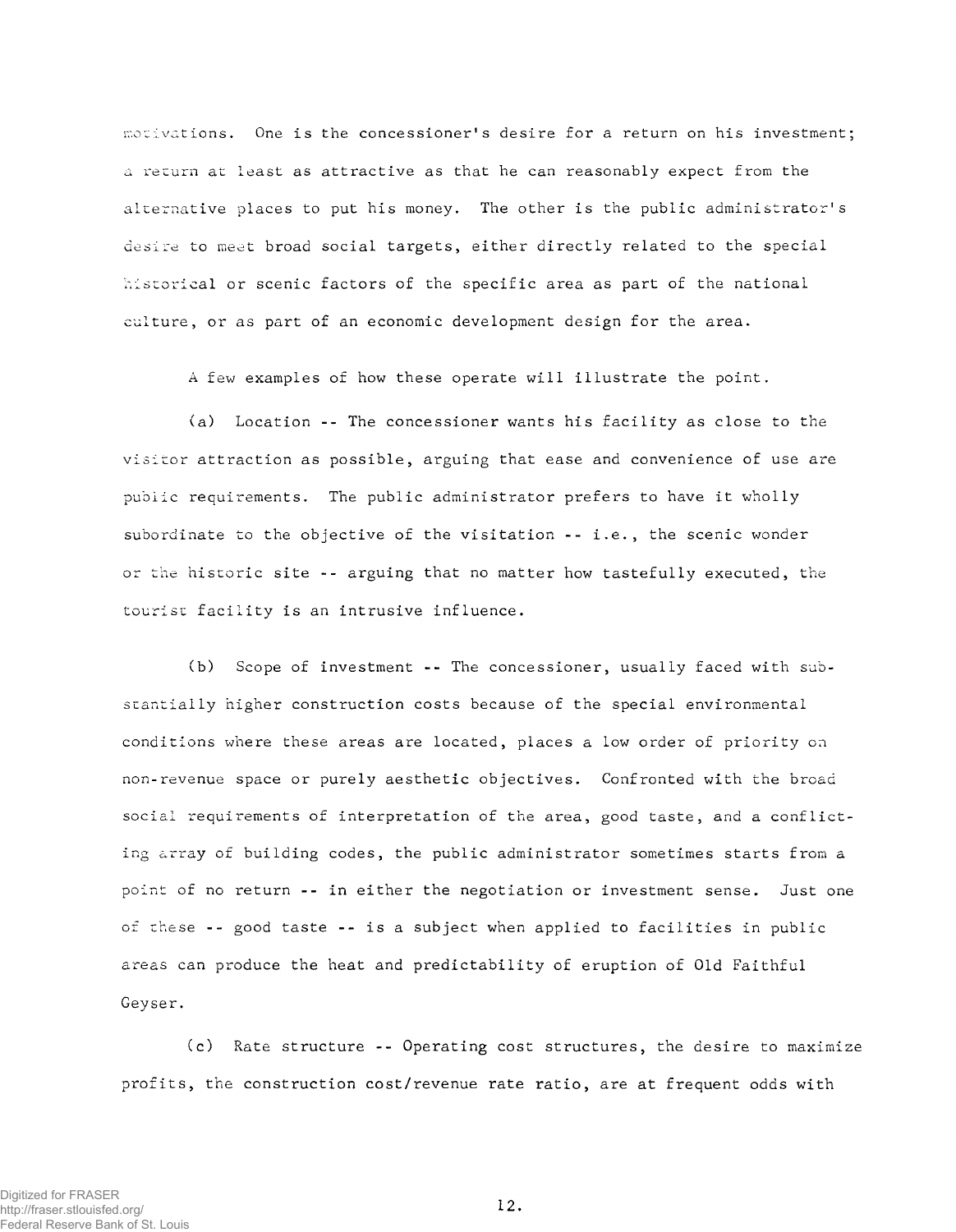the public's objective of a service and a rate for everyone.

(d) Monopoly vs. competition -- Because of the necessity of close control of the operator by the public administrator, and the nature of the areas usually involved, the monopoly or exclusive operating franchise is usually preferred. This has both political - or public - implications, as well as practical - or operating - ones. As a substitute for the role of competition in maintaining price and service relationships, the public administrator has to intervene in the concessioner's operation, frequently to their mutual irritation and frustration.

(e) Ownership -- Public interest and national significance are usually paramount in the creation of the special status of the area. This usually means retention of government ownership of the fee title and limitations on transferability. Yet to secure external financing, whether from creditor or equity sources, the entrepreneur has to own something representing the investment. Public interest requires a limited term and a mechanism for prompt termination of the operation; private interest requires an orderly process of settlement and an assurance of value return.

The list of matters to be dealt with could be continued, but these are representative. Designing an appropriate public policy for all agencies to deal with these problems is now a matter of presidential concern. An attempt has been made by Congress to legislate a policy of sorts for one agency, at least, the National Park Service. It is far from ideal. In its defense, it must be remembered that this legislation is substantially the framework administratively determined years ago, rather than a de novo approach to the

Digitized for FRASER http://fraser.stlouisfed.org/ Federal Reserve Bank of St. Louis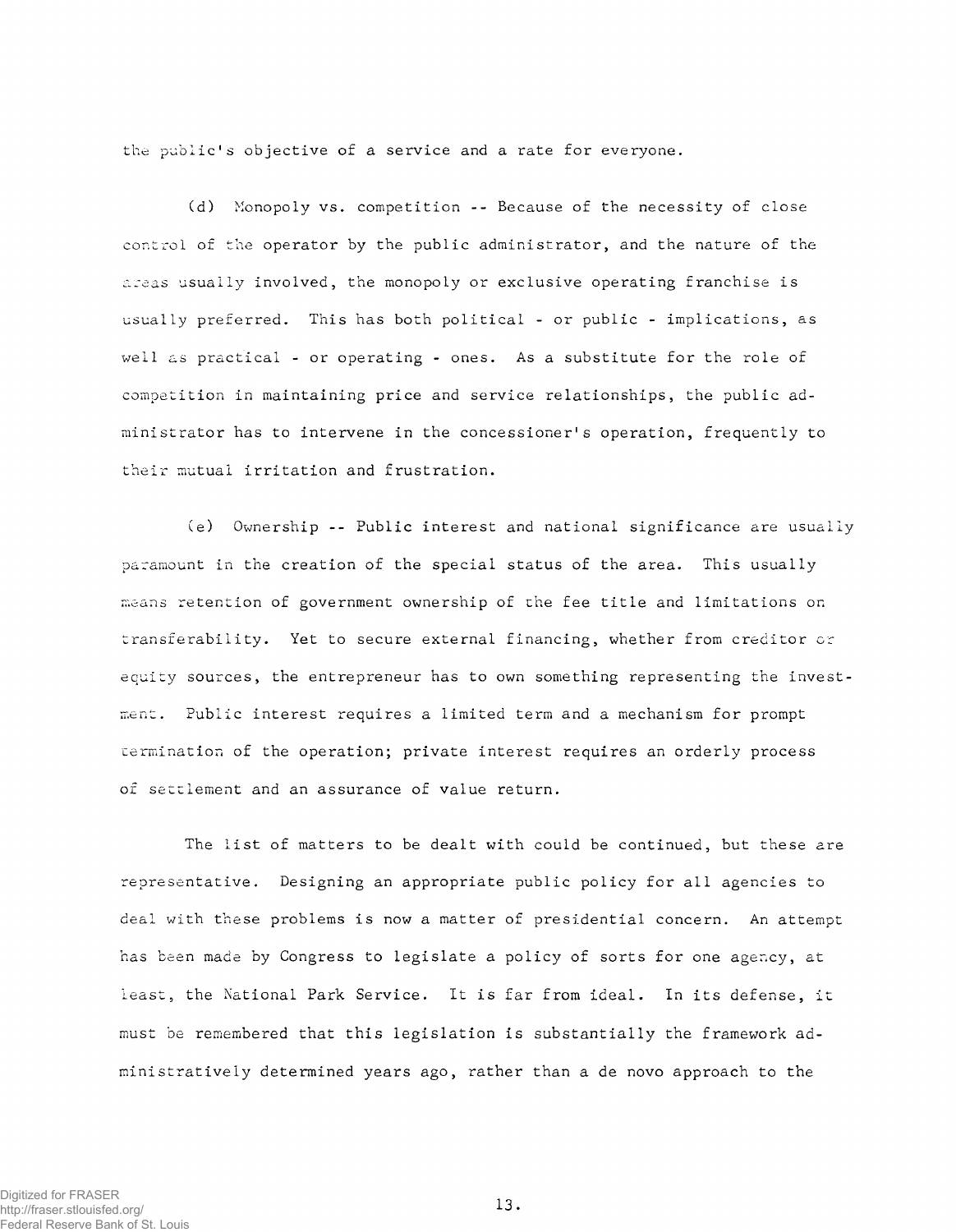problem. The agency, in turn, has worked out over the years a modus vivendi with individual *concessioners* in its areas on an ad hoc basis tailored to the political and business realities of the particular situation -- which, even though a strict critic might argue has done violence to the "policy", nevertheless has made private investment possible.

This does not pretend to be a comprehensive list of the elements of a viable policy, but it includes most of the obvious assumptions:

1) The public interest in these areas is paramount. Only goods and services essential to the visitor while in the area should be provided. Curios, food, lodging, general merchandise, transportation, and automobile support services may or may not be necessary, but they are never ends in themselves.

2) The quantity of visitor services is subordinate to the national objectives of the area. They should be furnished on a regulated basis to assure quality as well as appropriate quantity limits. This means a limited, usually exclusive, operating privilege precisely similar to any other public utility.

3) Services which fall into the rough classification of visitor support can best be provided by the private sector. The expectation of a profit is an effective spur to a concessioner. Though it may offend those political taxonomists who would have a well ordered and compartmented world, there is a net public good in the tension between the public and private sectors of concession operation. It keeps each side on its toes.

Digitized for FRASER http://fraser.stlouisfed.org/ Federal Reserve Bank of St. Louis 1 4.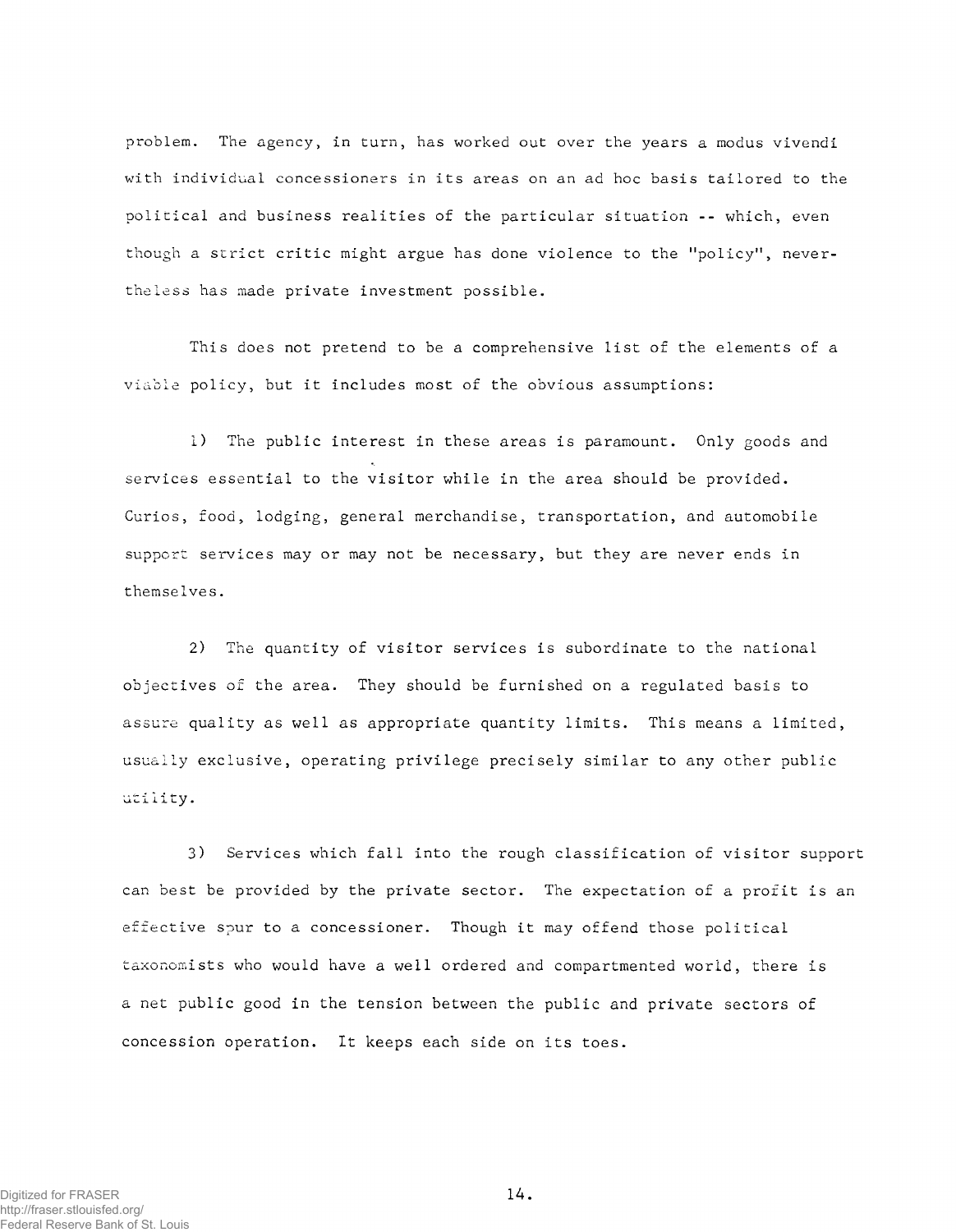4) To attract private investment, stability of the operating environment is a necessity. The concessioner, and more particularly his backers, want assurance the ground rules understood at the outset preferably will be left unchanged during the life of the investment -- or if change is required, the change will not be unilaterally imposed. This is the sine qua non.

5) There must be a mechanism for settlement of disputes. Starting with the assumption that the public interest is paramount, the final operating decision must be the public administrator's, but the concessioner must have a means assured him to get out with a minimum of hardship if he does not agree. In the public interest this transfer must be quickly accomplished to avoid disruption of service. In practice, this probably requires that either (a) the government buys the property interest on an agreed upon formula, which disposes of the dissident concessioner as a preliminary to the securing of a new one; or (b) the old concessioner continues with his original contract under the new conditions, or with a satisfactory hold-harmless provision, until a successor concessioner can be found.

6) A careful definition of the property rights of the concessioner is essential. One such definition is the "possessory interest" of a national park concessioner. The principal criticism of this is its novelty. Bankers and institutional lenders confronted with the term for the first time are personally intrigued and professionally restrained. Terms that have to be explained by lawyers for the borrower to a loan officer present a whole host of problems to him in his explanations to loan committees; problems he would just as soon do without. Some form of guaranty can do much to ease the problem of definition. If the take-out in the event of a failure is at least as prompt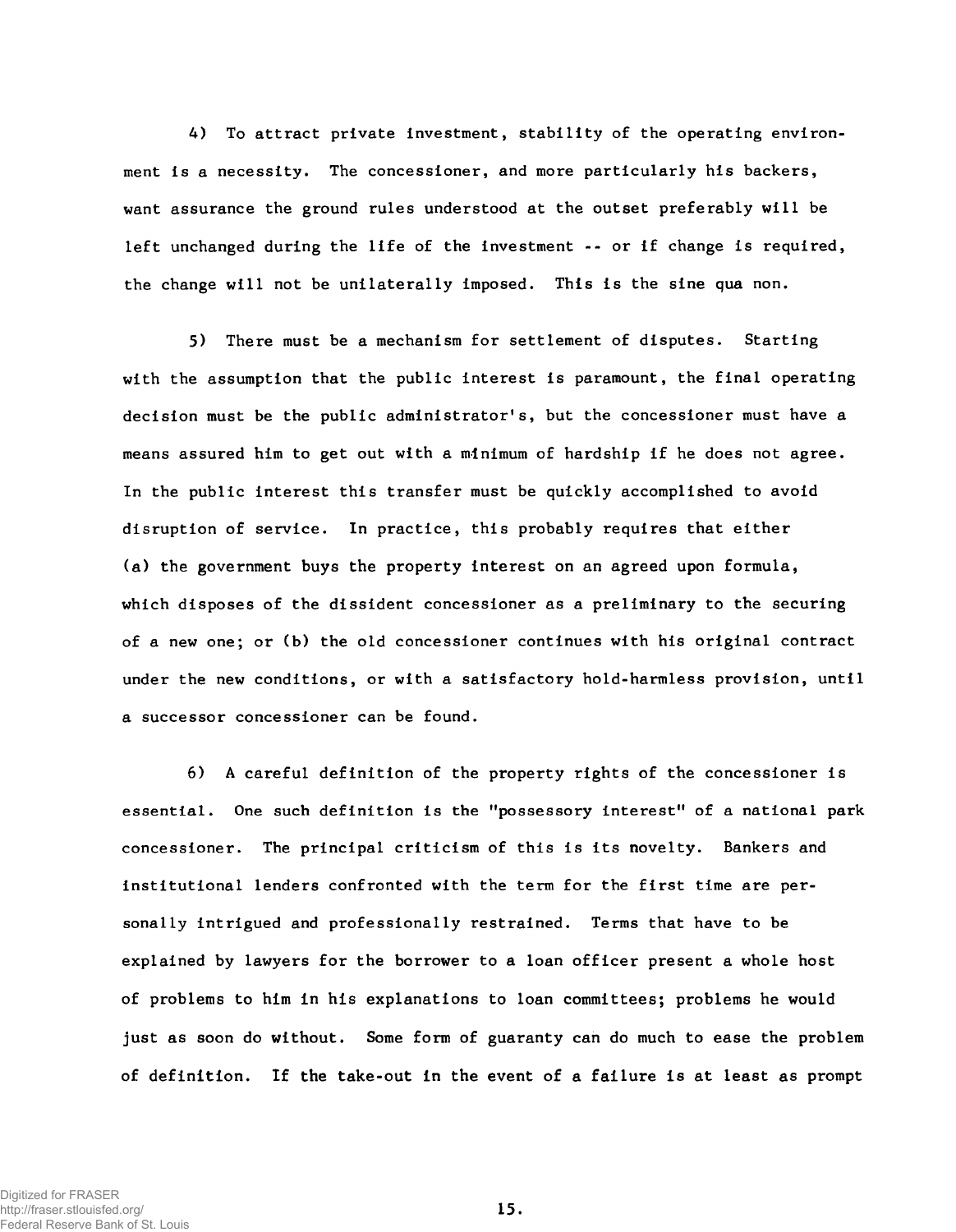as that specified in the U. S. Maritime Act, let us say, then the institutional lender does not have to concern himself with the definition of the property right of the borrower.

7) If the venture as programmed does not meet the tests of a profitable investment, the project should be reexamined for its public purpose. If the public interest requires such a facility at that location, and the rate structure existing in the general area does not permit an increase to a level which will return a profit, then the public administrator has two choices: he can build the entire facility and lease it to a concessioner, or he can build all of the public space and so much of the balance as might be necessary to bring the project into economic balance. Preferably the government, if it builds at all in the private sector, should build an entire function, rather than have one split -- for example, all of the food facilities, or all of the housing facilities. Another possibility which has not been mentioned as an alternative would be to permit the concessioner to go ahead in the face of an assured uneconomic venture, and hope for the best. However, balanced against the dubious advantage of having the facility built on any basis is the certain political repercussion of a major failure in a publicly administered area. Additional credit resources are not the answer in these cases, for unless the concessioner can have a reasonable expectation of profitability with equity money, the obligation to repay a loan hardly adds anything, except grease on the skids of insolvency.

8) Rates should be determined by those charged for comparable facilities in the area. They cannot be fixed by reference to costs plus a reasonable profit, because this limits the public interest in construction and location. It is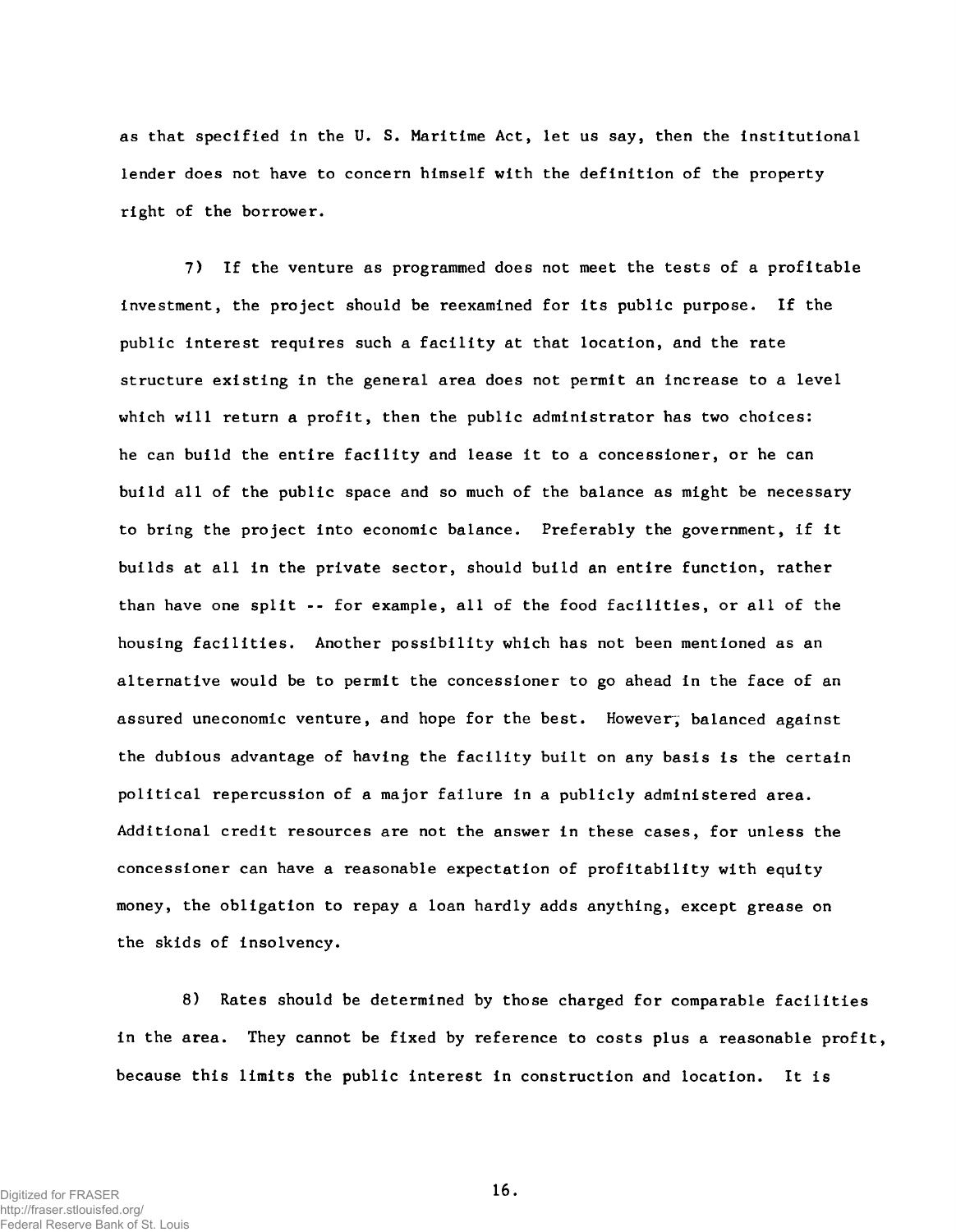these latter factors that cause a disproportionate imbalance in construction and operating costs. The approach to maintain a satisfactory rate structure should be through construction and operating assistance. Through franchise fees, audit procedure, and regulation generally, the investment return to the operator can be maintained within reasonable limits. Franchise fees should not be viewed as a government revenue objective, and should be geared to risk, investment, and profitability.

9) The term of the contract should be established by reference to the scope of the investment and the nature of the professional expertise required. For example, a substantial investment in buildings and permanent equipment requires a longer period of time for amortization than one primarily in current assets, such as inventory. Less recognized often, but just as important, is the knowledge and skill of a particular management team put together for the purposes of the development. However, it is nearly always necessary to settle for terms less than the lives of the major properties. There are two ways of handling this: give the existing concessioner a preferential right to a renewal of his contract on terms equivalent to those offered by the highest bidder; or provide for a determinable option price for the equity of the concessioner at the expiration of the contract, so that all bidders start on the same basis.

10) The valuation of the concessioner's investment for purposes of termination, cancellation, retirement, or any other circumstance, should be on the basis of appraisal. The objective should be to place the investor in the same position he would have been in if he had made an alternative investment somewhere else, which means simply he would be taking his chances on the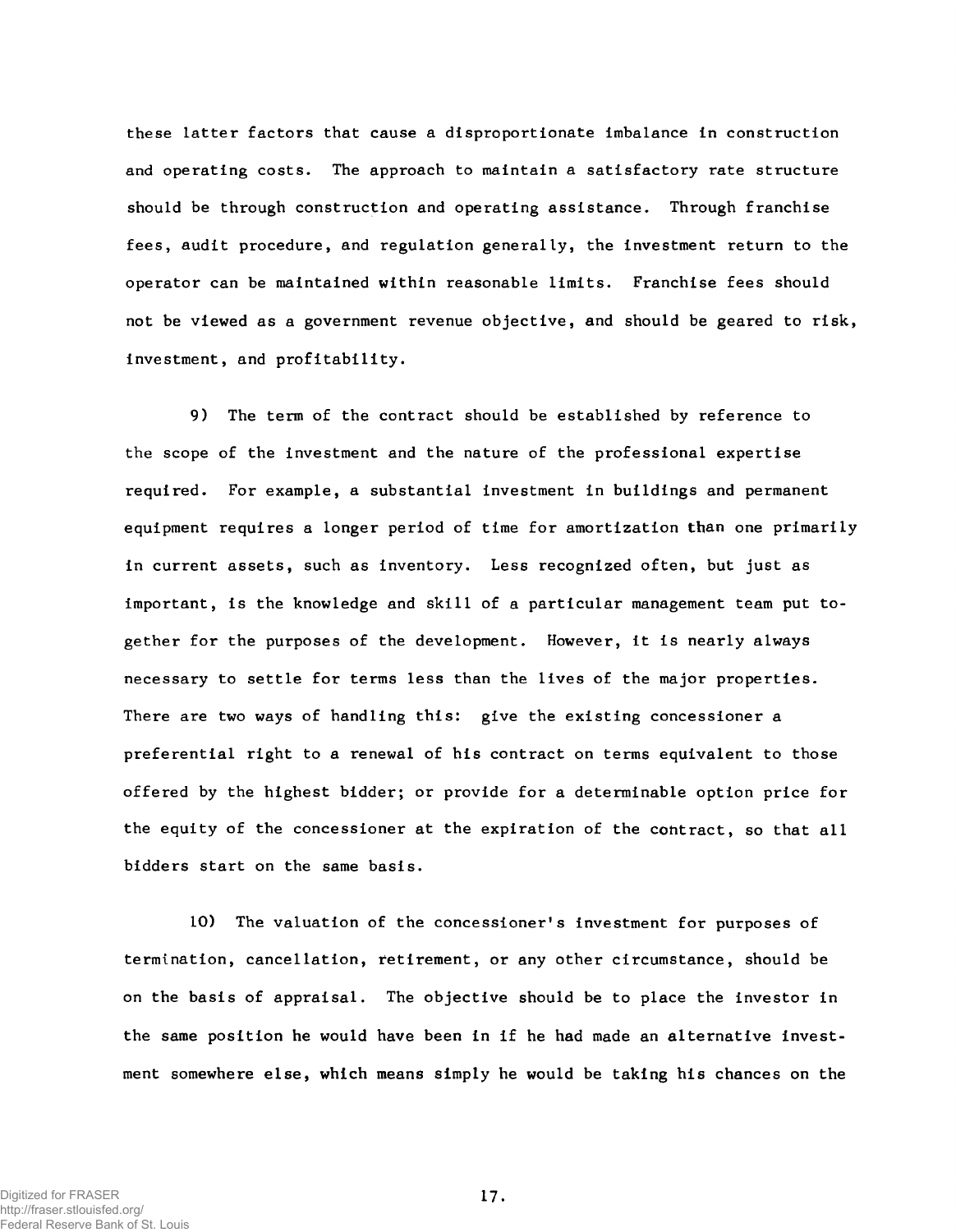condition of the economy, price levels, and the economic usefulness of his properties, when the time came to dispose of his investment.

At what point are we now? The President has requested (April 21, 1967) "each department and agency granting recreation concession contracts to review their present policies, organization, and procedures with respect to concession activities  $\ldots$  and report through the President's Council on Recreation and Natural Beauty and the Director of the Bureau of the Budget, within six months on the progress  $\ldots$ ."

This directive emphasizes the importance of a coordinated approach urged in the earlier referred to report of the Bureau of the Budget. "A central policy level focus is necessary if Federal agency policies related to concessioner contracts are to remain in harmony, and the President's Council on Recreation and Natural Beauty, with the support of the Bureau of Outdoor Recreation, is the appropriate focal point for such efforts."

Although not specifically covered in the President's directive nor in the Bureau of the Budget report, the financing of recreation facilities on private land as part of rural lands development should certainly be included. As mentioned, legislation is already being proposed to cover this gap, and should be brought within the purview of the same review process. Unfortunately no room has been provided yet for formal participation in the discussions by representatives of the private industry proposed to be helped. This is an industry which is specialized and complex in its business parameters. It would seem quite elemental not only to solicit views from within the industry and its related private service components, but to deeply involve them in the process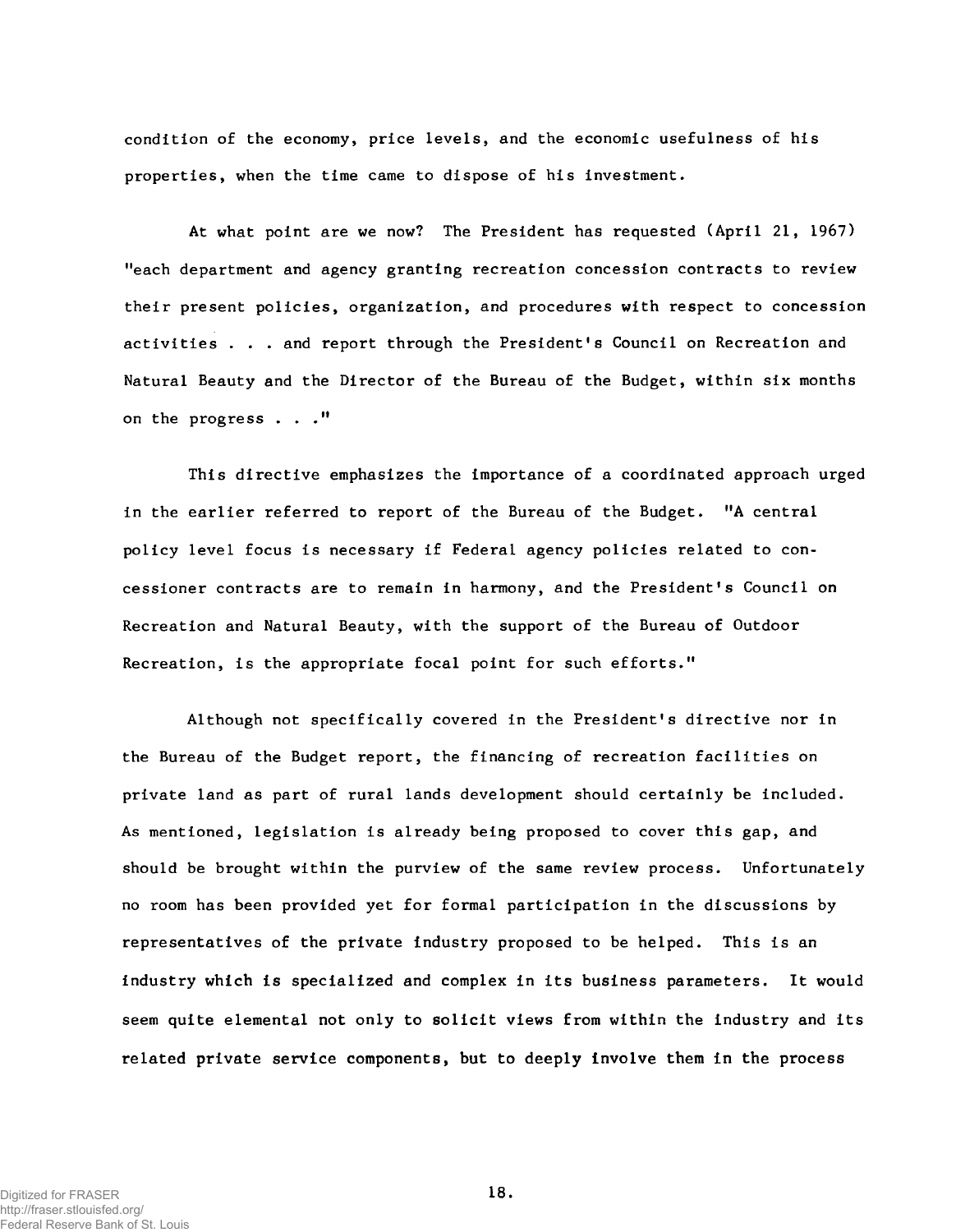before programs are frozen in federal legislation or overall government policies.

To summarize then:

1 - Public interest and private capital can be and should be joined in outdoor recreation.

2 - Federal agencies should be forced to coordinate their policies through an appropriate central agency, and the proliferation of ad hoc piecemeal programs stopped.

3 - Flexibility in the programs will be a necessity. Direct credit extension is not the whole answer for every area. Secondary credit through guaranty programs and capital assistance by direct public construction and ownership will have their places. The kind and amount of assistance must be fitted to the operator's requirements. But if a direct loan program is included in the total approach, as it should be, keep it within existing agencies like the Farmers Home Administration or the Small Business Administra tion, where a certain talent and experience has been accumulated.

4 - There is no reason to forget the usual financing imperatives simply because it is a good cause. Competent management of these developing areas is in as short supply as capital -- and cannot be as easily increased.

5 - The kind of equity granted to the concessioner; a clear definition of the roles of the parties; devices for the settlement of differences; an equitable schedule of franchise fees; terms of loans and franchises; a competitive pattern for operating franchises at least at the outset; these